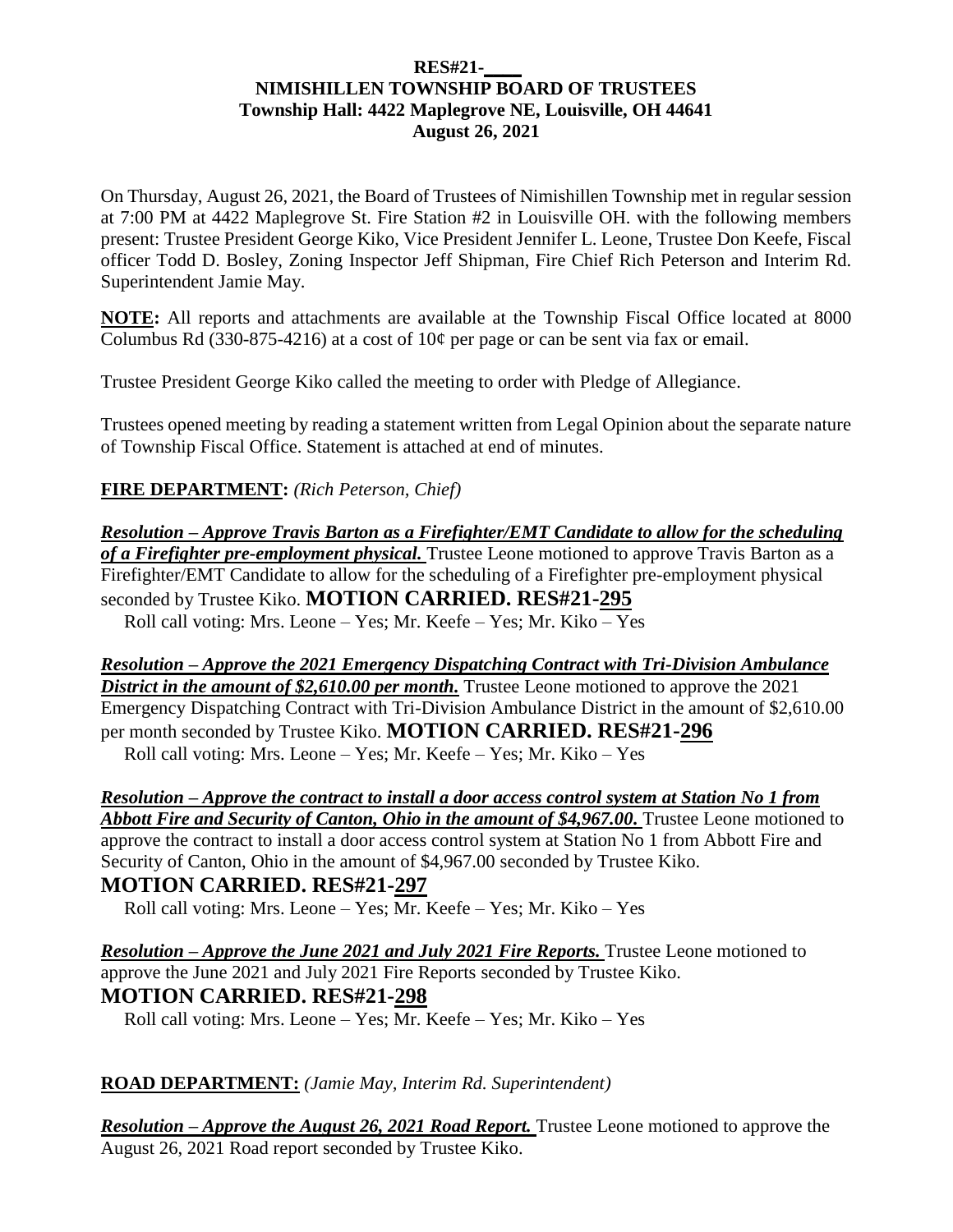## **MOTION CARRIED. RES#21-299**

Roll call voting: Mrs. Leone – Yes; Mr. Keefe – Yes; Mr. Kiko – Yes

## **FISCAL OFFICER:** *(Todd D. Bosley)*

## *Resolution – Approve refund to Jennifer Leone in amount of \$39.40 for Certified Mailings she*

*did on 7/29/21 & 8/23/21.* Trustee Leone motioned to approve a refund to Jennifer Leone in amount of \$39.40 for Certified Mailings she did on 7/29/21 & 8/23/21 seconded by Trustee Kiko. **MOTION CARRIED. RES#21-300**

Roll call voting: Mrs. Leone – Yes; Mr. Keefe – Yes; Mr. Kiko - Yes

*Resolution – Approve refund to George Kiko for purchase of a new title copy in amount of \$16.00 and cost to mail title with UPS in amount of 411.75 for a total of \$27.75.* Trustee Leone motioned

to approve refund to George Kiko for purchase of a new title copy in amount of \$16.00 and cost to mail title with UPS in amount of \$11.75 for a total of \$27.75 seconded by Trustee Kiko.

## **MOTION CARRIED. RES#20-301**

Roll call voting: Mrs. Leone – Yes; Mr. Keefe – Yes; Mr. Kiko – Yes

#### *Resolution – Approve payment to Huntington Bank for Service Charges for July in amount of*

*\$185.30* Trustee Leone motioned to approve the payment to Huntington Bank for July Service charges in amount of \$185.30 seconded by Trustee Kiko.

## **MOTION CARRIED. RES#21-302**

Roll call voting: Mrs. Leone – Yes; Mr. Keefe – Yes; Mr. Kiko - Yes

*Resolution – Approve minutes for August 12, 2021 Trustees Meeting.* Trustee Leone motioned to approve minutes for August 12, 2021 Trustees Meeting seconded by Trustee Kiko. **MOTION CARRIED. RES#21-303**

Roll call voting: Mrs. Leone – Yes; Mr. Keefe – Yes; Mr. Kiko – Yes

#### **CONCERNS OF CITIZENS:**

- 1. Sue Jardine Thanked Jeff and George for all the help with house removal
- 2. Jan Bredon Worried about Dollar General being built beside him
- 3. Ron Salisbury Concerned about double standard concerning business zoning

#### **ZONING:** *(Jeff Shipman, Zoning Inspector)*

*Resolution – Approve the August 26, 2021 Zoning Report.* Trustee Leone motioned to accept the August 26, 2021 Zoning report seconded by trustee Kiko.

## **MOTION CARRIED. RES#21-304**

Roll call voting: Mrs. Leone – Yes; Mr. Keefe – Yes; Mr. Kiko – Yes

#### **TRUSTEES:** *(George Kiko, Jennifer Leone, Don Keefe)*